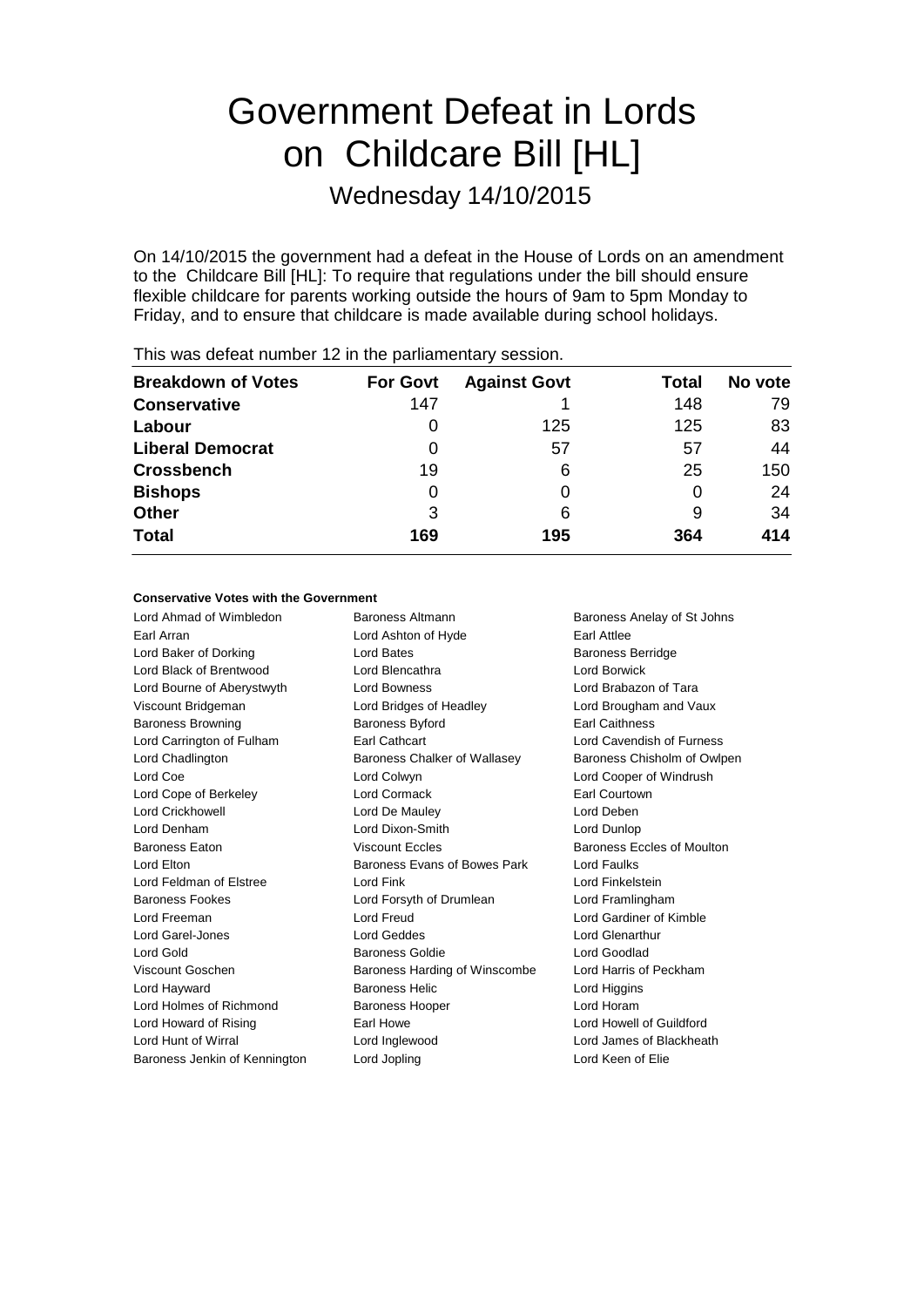Lord Kirkham Lord Lamont of Lerwick Lord Lang of Monkton Lord Leigh of Hurley **Lord Lexden** Earl Lindsay Lord Lingfield Lord Lucas Lord Lyell Lord MacGregor of Pulham Market Lord Mackay of Clashfern Lord Mancroft Lord Marland Lord Marlesford Lord Mawhinney Lord McColl of Dulwich Lord Moore of Lower Marsh Baroness Morris of Bolton Lord Moynihan Lord Naseby Lord Nash **Baroness Neville-Jones** Baroness Neville-Rolfe Baroness Newlove Lord Northbrook Lord Norton of Louth Baroness O'Cathain **Lord O'Neill of Gatley** Baroness Perry of Southwark Lord Popat Lord Prior of Brampton Lord Ribeiro Lord Risby Lord Rotherwick Lord Ryder of Wensum Lord Sanderson of Bowden Baroness Seccombe Earl Selborne Lord Selkirk of Douglas **Lord Selsdon** Baroness Shackleton of Belgravia Baroness Sharples Baroness Shephard of Northwold Lord Sherbourne of Didsbury Baroness Shields **Earl Shrewsbury** Earl Shrewsbury **Earl Shrewsbury** Earl Shrewsbury **Earl Shrewsbury** Earl Box 2014 Lord Spicer Baroness Stedman-Scott Baroness Stowell of Beeston Lord Strathclyde Lord Suri Lord Taylor of Holbeach Lord Tebbit Viscount Trenchard Lord Trimble Lord True Lord Tugendhat Viscount Ullswater Baroness Verma Lord Wakeham Lord Wasserman Baroness Wheatcroft **Lord Whitby Baroness Williams of Trafford** Lord Wolfson of Aspley Guise Lord Young of Cookham Viscount Younger of Leckie

#### **Conservative Votes against the Government** Earl Dundee

#### **Labour Votes with the Government**

## **Labour Votes against the Government**

Baroness Armstrong of Hill Top Lord Bach Lord Bassam of Brighton Lord Berkeley Baroness Blackstone Lord Blunkett Lord Boateng Lord Brooke of Alverthorpe Lord Brookman Lord Campbell-Savours Lord Carter of Coles Lord Cashman Lord Clark of Windermere Lord Clarke of Hampstead Lord Collins of Highbury Baroness Corston **Baroness Crawley Baroness Crawley** Lord Davidson of Glen Clova Lord Davies of Oldham Baroness Donaghy Lord Dubs Lord Elder **Lord Evans of Temple Guiting Baroness Farrington of Ribbleton** Lord Foster of Bishop Auckland Lord Foulkes of Cumnock Baroness Gale Lord Giddens **Lord Glasman** Baroness Golding Baroness Gould of Potternewton Lord Grantchester Lord Grocott Viscount Hanworth Lord Harris of Haringey Lord Harrison Lord Hart of Chilton Lord Haughey Baroness Healy of Primrose Hill Baroness Henig Baroness Hilton of Eggardon Lord Hollick Baroness Hollis of Heigham Lord Howarth of Newport Baroness Howells of St Davids Lord Hoyle Lord Hughes of Woodside Lord Irvine of Lairg Baroness Jay of Paddington Baroness Jones of Whitchurch Lord Jones Lord Jordan Lord Judd Lord Kennedy of Southwark Baroness Kinnock of Holyhead Lord Kinnock Lord Kirkhill Lord Knight of Weymouth Baroness Lawrence of Clarendon Lord Lea of Crondall Baroness Liddell of Coatdyke Baroness Lister of Burtersett Lord Lympne Lord Macdonald of Tradeston Lord MacKenzie of Culkein Baroness Mallalieu Lord Mandelson Baroness Massey of Darwen Lord Maxton Lord McAvoy Baroness McDonagh Lord McFall of Alcluith Baroness McIntosh of Hudnall Lord Mendelsohn Lord Mitchell

Baroness Adams of Craigielea Lord Anderson of Swansea Baroness Andrews Lord Monks Baroness Morgan of Ely Lord Morgan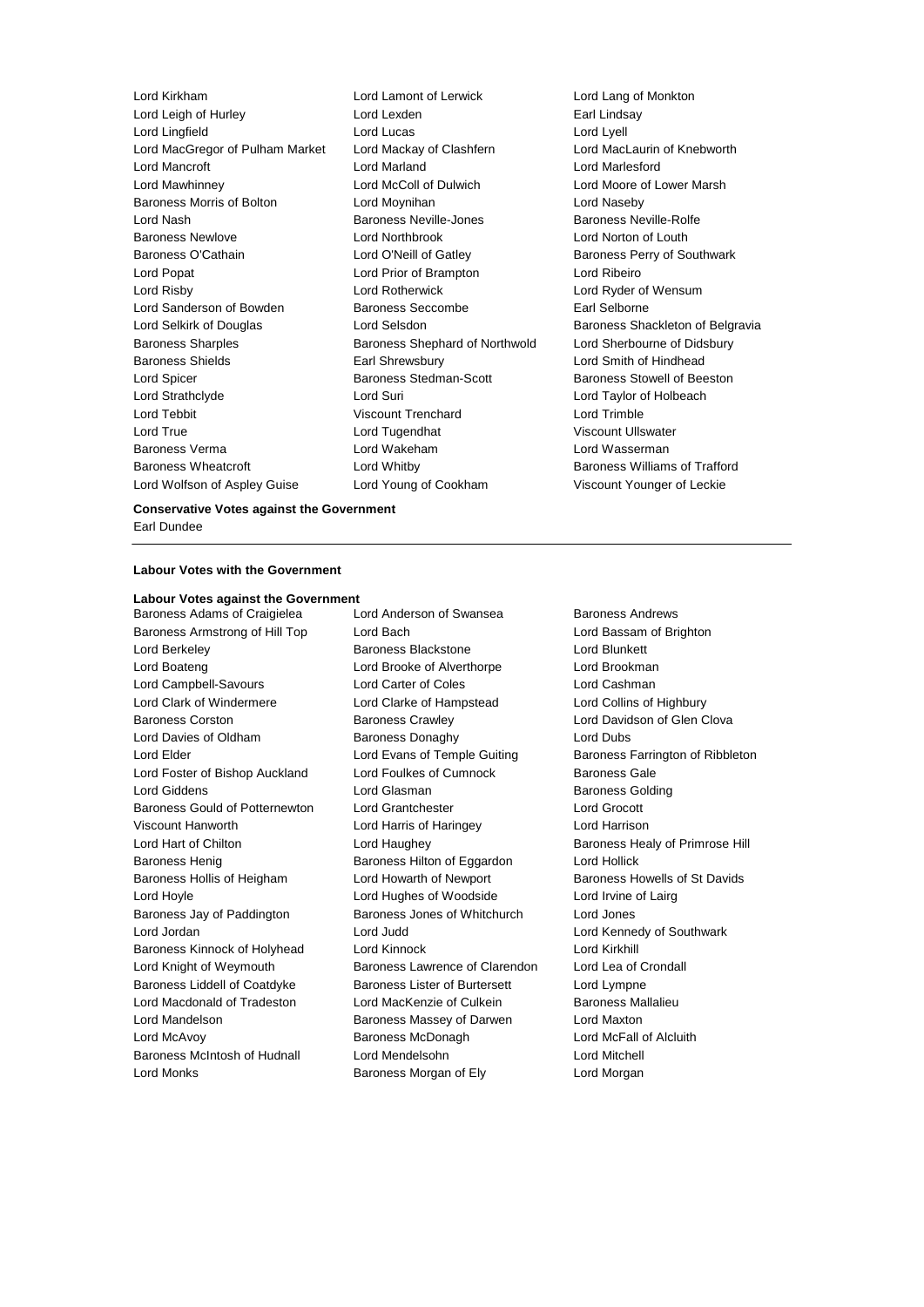- Lord Morris of Handsworth **Baroness Nye Baroness Nye Lord O'Neill of Clackmannan** Lord Parekh Lord Patel of Bradford Lord Patel of Blackburn Lord Pendry Baroness Pitkeathley Lord Ponsonby of Shulbrede Baroness Ramsay of Cartvale Lord Richard Lord Robertson of Port Ellen Lord Rooker Lord Rosser **Lord Rowlands Baroness Royall of Blaisdon** Lord Sawyer **Baroness Sherlock** Viscount Simon Baroness Smith of Basildon Baroness Smith of Gilmorehill Lord Soley Lord Taylor of Blackburn **Baroness Taylor of Bolton** Baroness Thornton Lord Tomlinson and Lord Touhig Lord Tunnicliffe Baroness Wall of New Barnet Lord Watson of Invergowrie Lord West of Spithead Baroness Wheeler **Baroness Whitaker** Lord Whitty Lord Wills Lord Wood of Anfield
	- Examples and Baroness Quin and Lord Radice<br>
	Examples a Lord Reid of Cardowan<br>
	Lord Reid of Cardowan
- Lord Stevenson of Balmacara Lord Stone of Blackheath Baroness Symons of Vernham Dean

#### **Liberal Democrat Votes with the Government**

#### **Liberal Democrat Votes against the Government**

| Lord Addington                | Baroness Bakewell of Hardington<br>Mandeville | <b>Baroness Barker</b>         |  |
|-------------------------------|-----------------------------------------------|--------------------------------|--|
| Lord Burnett                  | Lord Carlile of Berriew                       | Lord Chidgey                   |  |
| Lord Clement-Jones            | <b>Lord Cotter</b>                            | Lord Dholakia                  |  |
| <b>Baroness Doocey</b>        | Baroness Falkner of Margravine                | Baroness Garden of Frognal     |  |
| Lord German                   | Lord Goddard of Stockport                     | <b>Baroness Grender</b>        |  |
| <b>Baroness Hamwee</b>        | Baroness Harris of Richmond                   | <b>Baroness Humphreys</b>      |  |
| Baroness Hussein-Ece          | <b>Baroness Jolly</b>                         | Lord Jones of Cheltenham       |  |
| Lord Kirkwood of Kirkhope     | Baroness Kramer                               | Lord Lee of Trafford           |  |
| Lord Lester of Herne Hill     | Lord Loomba                                   | Lord Maclennan of Rogart       |  |
| <b>Baroness Maddock</b>       | <b>Baroness Manzoor</b>                       | Lord Marks of Henley-on-Thames |  |
| Lord McNally                  | Baroness Nicholson of Winterbourne            | <b>Baroness Northover</b>      |  |
| Lord Paddick                  | <b>Baroness Parminter</b>                     | <b>Baroness Pinnock</b>        |  |
| Lord Purvis of Tweed          | Baroness Randerson                            | Lord Redesdale                 |  |
| <b>Lord Rennard</b>           | Lord Roberts of Llandudno                     | Lord Scriven                   |  |
| Lord Sharkey                  | Baroness Sharp of Guildford                   | Lord Shutt of Greetland        |  |
| Baroness Smith of Newnham     | Lord Stephen                                  | Lord Storey                    |  |
| Lord Strasburger              | Lord Taverne<br>Lord Taylor of Goss Moor      |                                |  |
| Baroness Thomas of Winchester | Lord Tope                                     | Lord Tyler                     |  |
| Baroness Tyler of Enfield     | Lord Wallace of Saltaire                      | Lord Wallace of Tankerness     |  |
|                               |                                               |                                |  |

#### **Crossbench Votes with the Government**

| Lord Aberdare                                  | Viscount Colville of Culross | Viscount Craigavon            |
|------------------------------------------------|------------------------------|-------------------------------|
| Lord Fellowes                                  | Earl Hay of Kinnoull         | Baroness Howarth of Breckland |
| Lord Kakkar                                    | Lord Kilclooney              | Earl Listowel                 |
| Lord Low of Dalston                            | Lord Mawson                  | Baroness O'Neill of Bengarve  |
| Lord Rowe-Beddoe                               | Earl Sandwich                | Lord St John of Bletso        |
| Lord Sutherland of Houndwood<br>Lord Walpole   | Lord Thomas of Swynnerton    | Lord Trees                    |
| <b>Crossbench Votes against the Government</b> |                              |                               |
| Lord Alton of Liverpool                        | Lord Bichard                 | <b>Baroness Boothroyd</b>     |
| Viscount Falkland                              | Lord Hameed                  | Baroness Masham of Ilton      |

#### **Bishop Votes with the Government**

**Bishop Votes against the Government**